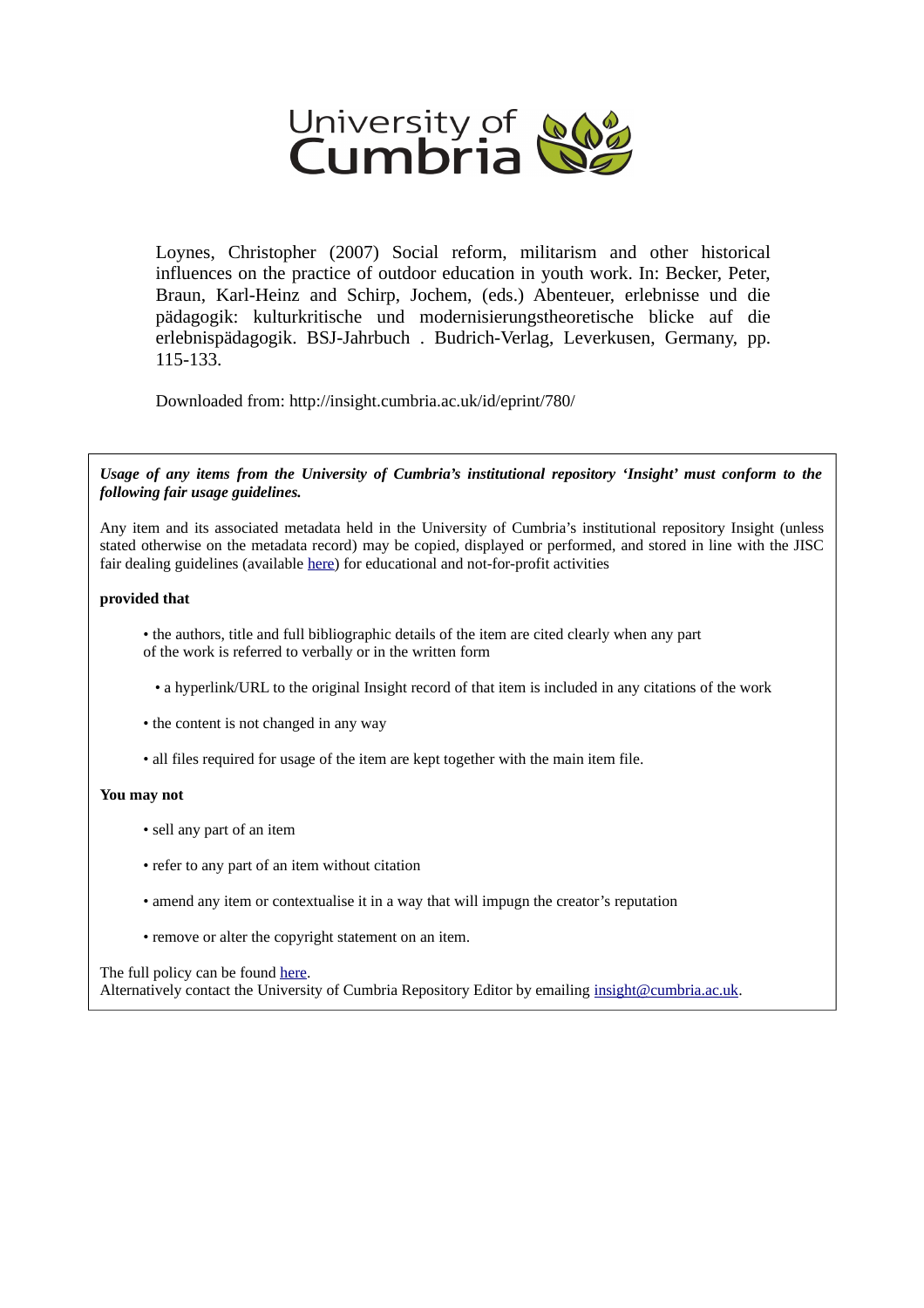Chris Loynes

# Social Reform, Militarism and Other Historical Influences on the Practice of Outdoor Education in Youth Work

## **Introduction**

Some of the shifts in modern society are understood to have placed the individual more centrally in the project of building an identity and choosing courses of action in life. This has led to a modern moral panic concerning "problem" youth and the problems of youth. The roots of informal education outdoors are based in a moral panic of the late Victorian era. A concern for a social decline amongst the working classes, in particular a rise in the values of self interest and focussed on young men, coupled with a concern for the fitness of the British army, largely made up of these young men, led to several influential "moral entrepreneurs" developing early forms of outdoor education to tackle these issues. I will suggest that informal education is again drawing on these early roots in outdoor education to respond to modern social issues concerning young people.

I will argue that the meanings and values attached to the organisations involved in these endeavours, state, private and voluntary, and the structure of the activities that were used as the content of their programmes were specific to that Victorian culture in that time and place. However, I will suggest that the organisations and activities have often persisted in some form and are involved in and used as vehicles for personal development today. Sometimes the meanings and values that they hold persist with them despite the cultural changes in the society within which they operate. Sometimes the meanings and values change but the same activities are practised as tradition. These may hold tacit understandings structured in to them that are not necessarily constructive given their current use.

For example LOYNES (2004) describes the adoption of navigating using a map and compass as a central area of knowledge and skill in early youth movements such as the Scouts. These skills were first developed to help soldiers control their location in time and space on enemy terrain. Some of the early youth movements set out to prepare young men for war and these skills would have been directly relevant. However, over time this goal disappeared. Nevertheless the approach to navigating persisted. Good practice remains the control of a person's location in time and space and a spirit of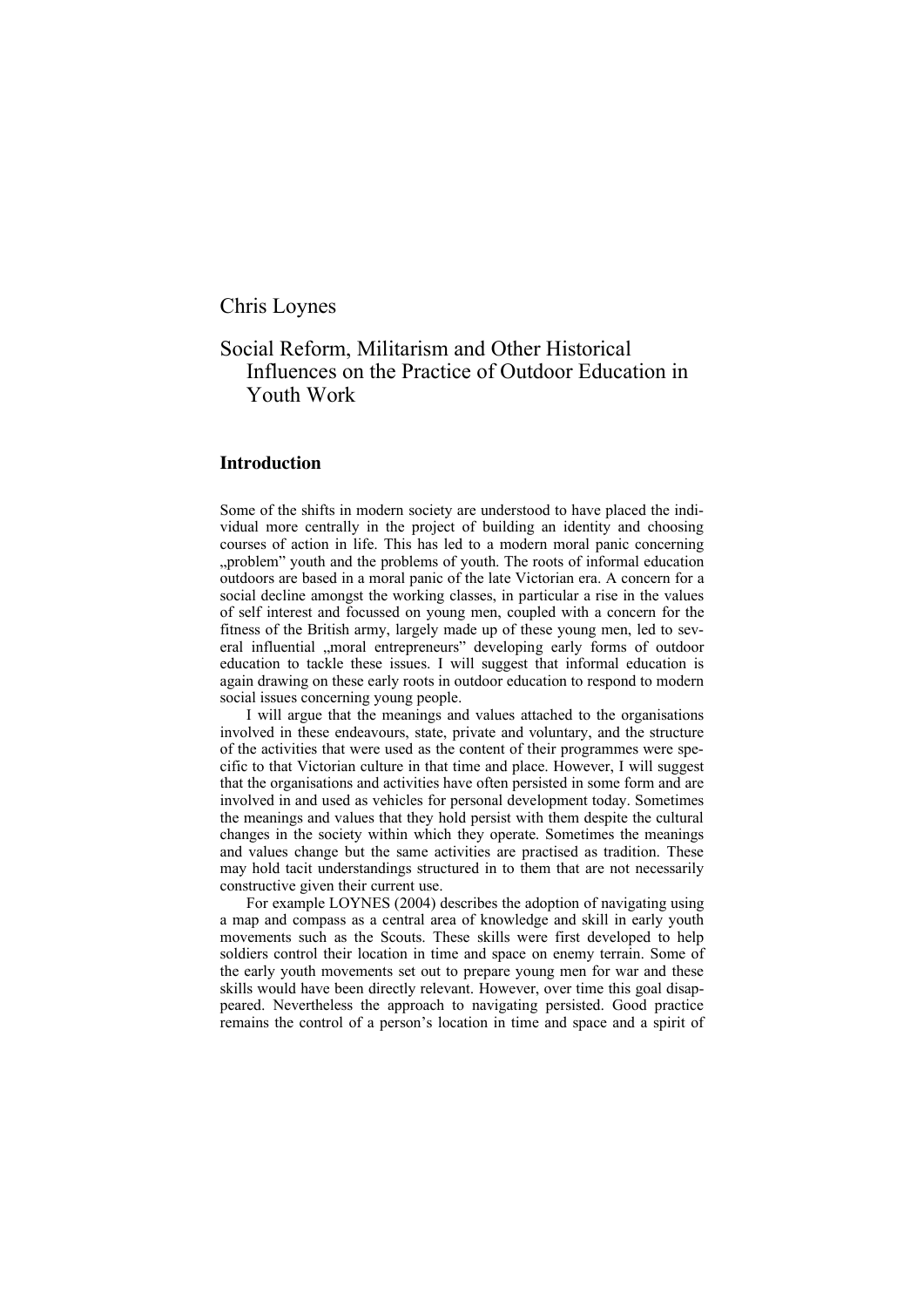self-reliance. A whole justification has been constructed based on matters of safety and educational worth. Yet Loynes claims this is not the only way to navigate. Other approaches are based on different values and provide different outcomes that may be more suited to the educational purposes of some educators. Yet the use of map and compass is adopted uncritically as tradition.

PAYNE (2002) writes in a similar vein about white water kayaking in Australia where the activity is dislocated in space as well as time. He and BROOKES (2002) argue that activities should evolve out of the context within which they are to be practised. These authors are writing in the context of modern Australia and from the perspective of education for sustainability. They describe this culture as suffering from an overbearing British imperialism on a people and landscape for which the practices of that culture are poorly suited. Whilst LOYNESs (2004) supports their assertion that organisations and activities should be chosen with a critical awareness of their roots he does not propose that cultural transfer from other times and other places should always be resisted. Outdoor Education can be understood as a movement seeking critical awareness of its roots whilst seeking to adopt, adapt and create a diverse set of values and practices for a specific modern context.

## **Historical Influences**

It is YOUNG's (1960) view that during the Victorian period a profound change in British Christianity led to a moral revolution. Rogers describes this shift as launching a project to  $, \ldots$  bring an external moral gaze to, and to foster an internal self-surveillance upon, the many faces of evil" (ROGERS 1997b, 9). As a result he believes that "young people found themselves the target of a spectrum of moral entrepreneurs" (ibid.) both at home, work and in the public sphere. These authors propose that this began a process that has seen the emergence of a moral diversity and the shift of the locus for the development of that morality from the community to the individual. I will argue that outdoor education was engaged in this project of constructing the moral self though perhaps not always in support of the project.

As an example of the tenacity of values and purposes in the field of outdoor education NICOL (2002), in his abstract for a paper describing the growth in outdoor education provision between 1945 and the 1960's, states

<sup>&</sup>quot;This growth is characterised by diversity where common themes such as 'fitness for war', 'character building', 'social education', 'recuperative holiday for socially disadvantaged young people' and 'progressive education' emerge as competing and contrasting claims." (ibid., 29)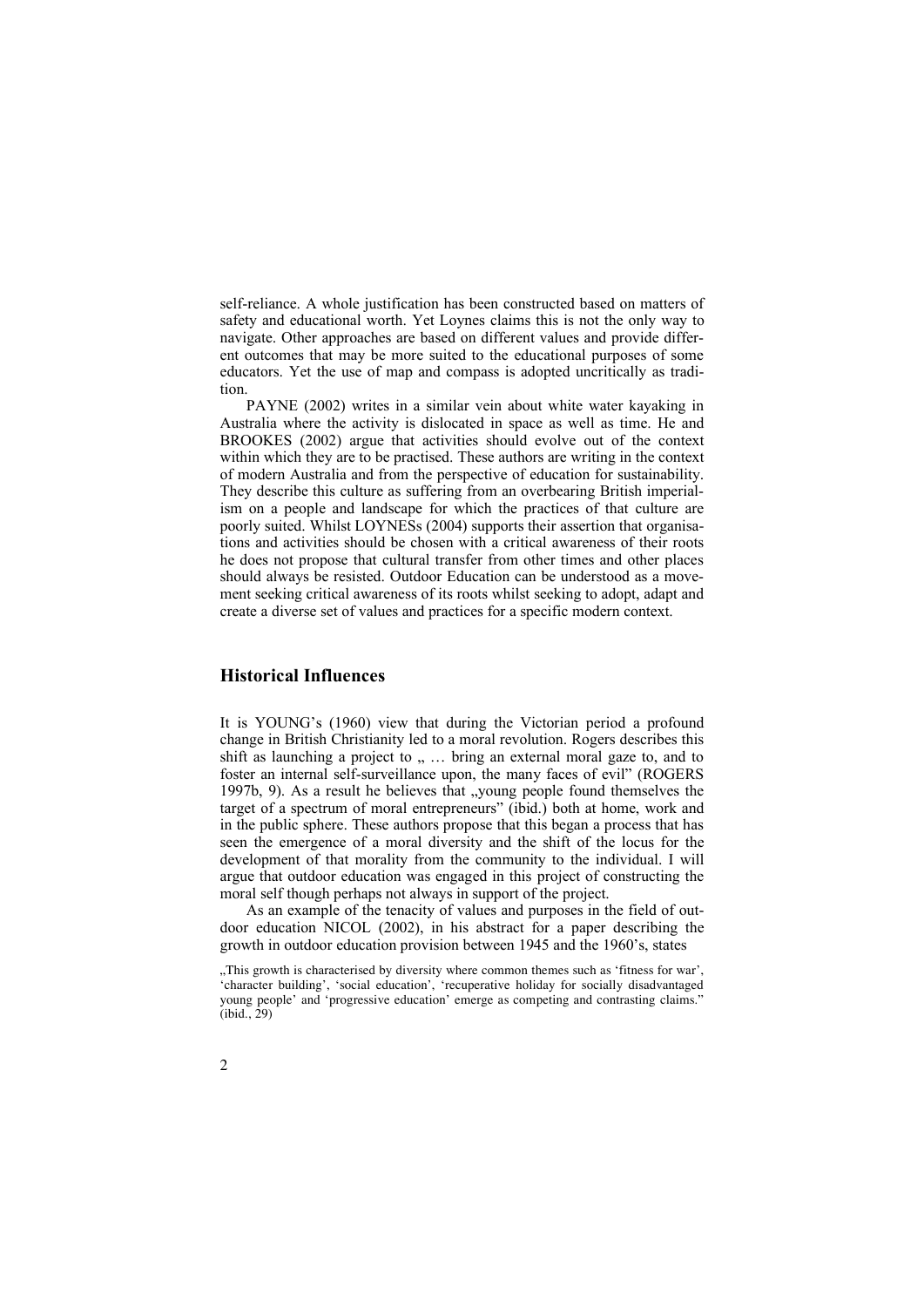HUIZINGA (1970) identifies that this diversity has many roots including conceptual influences such as outdoor recreation and leisure, play, informal and liberal education and concepts of landscape and exploration that pre-date the Victorian moral crusade and have a major bearing upon it. These will not be discussed here. I will begin this discussion at the point where outdoor experiences emerge as an aspect of informal education for young people.

# **The Emergence of Informal Education out of Doors**

According to SMITH (1999) early forms of youth work were started by social reformers in the latter part of the eighteenth century. He describes the projects of various evangelical Christians who were responding to the physical and spiritual poverty they saw around them. Institutions that date back to this time include The Sunday School Movement. In the nineteenth century Smith describes how this work blossomed with institutions such as the YMCA and Barnardo's among others. Quoting Booton, Smith draws on the writings of Sweatman to illustrate the intention at the time:

"Sweatman's statement expresses a central idea, that the social condition of young people (mainly in this case, lads) warranted specific intervention with the aim of a general cultural improvement; that this need was urgent, and sufficiently extensive to require nothing less than a completely new type of social institution." (ibid., 22)

These early evangelical programmes were joined in the latter part of the nineteenth century by more radical approaches that Jeffs and Smith claim sought to address the social and economic conditions of young people. These people shared a belief ... that the new economic and social order sponsored and sustained individualism thereby weakening civil society and organic community" (JEFFS/SMITH 2002, 44).

These included Emmeline PETHICK who, in the 1890's introduced country holidays for girls as part of her work with girls and young women from London's West End "where she won the affection of the high-spirited but frustrated girls by teaching them active games" (SMITH 1997a). This could arguably be the first documented use of the outdoors for the purposes of the social education of young people in England. Smith believes PETHICK's (1898) approach to be radical because he sees her work as seeking to influence the social context of the women through political action by herself and her colleagues and by the young women:

"The conditions, not only of the home, but of the factory or workshop had to be taken into account. It became our business to study the industrial question as it affected the girls' employments, the hours, the wages, and the conditions. And we had also to give them a conscious part to take in the battle that is being fought for the workers, and will not be won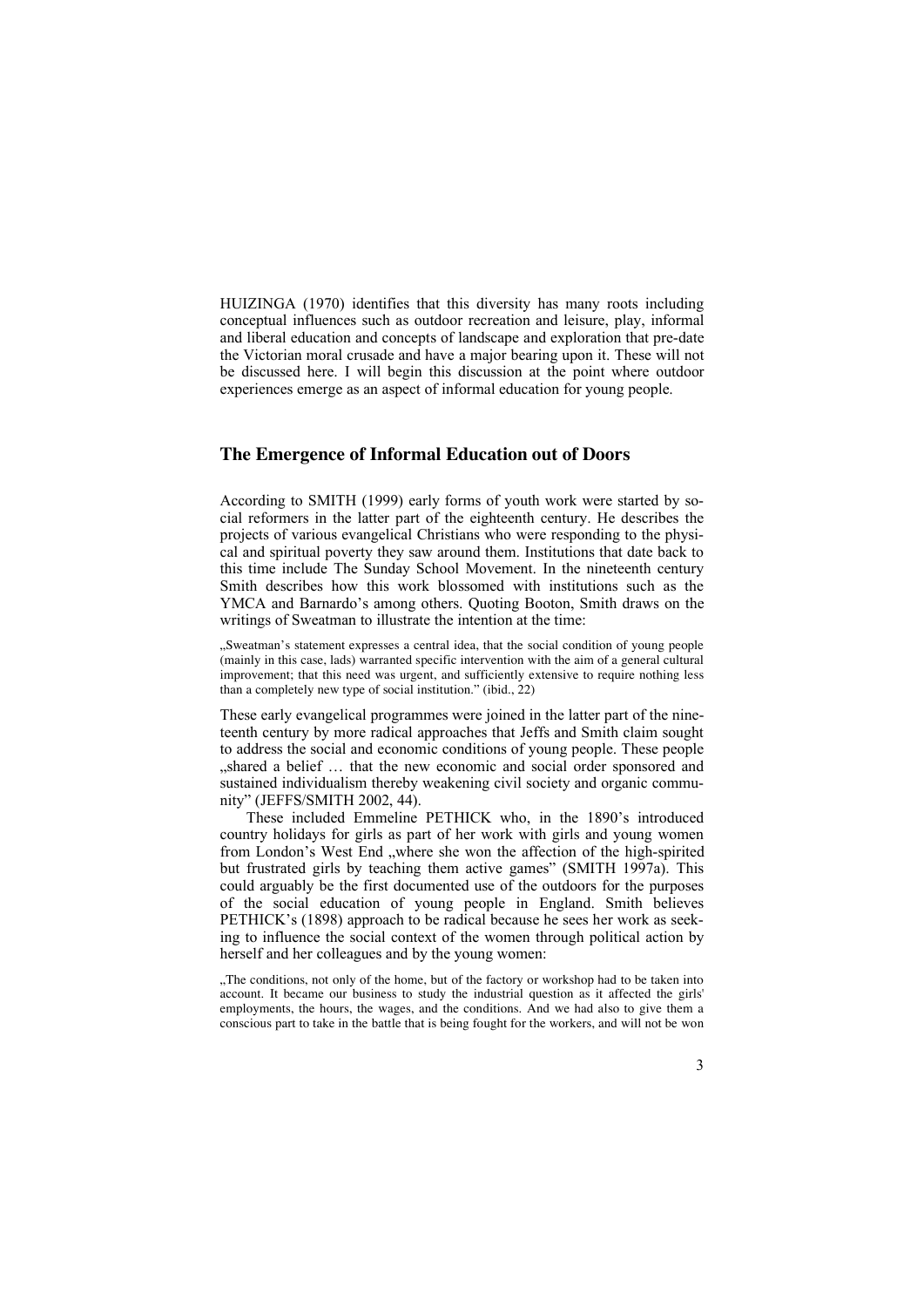until it is loyally fought by them." (Smith 1997a, 104)

The competing strands of radical and conservative educational approaches met in the work of two leading innovators of informal education for young people, Ernest Thompson Seton and Robert Baden-Powell. Seton, who was English but brought up in the USA, is described by SMITH (2002) as developing the ideas of the Woodcraft Folk in the 1880's. They finally came to fruition with the first experimental camp in 1902. Smith states

"... (Seton) came upon his Indian motif from two directions. First, he was concerned not merely to preserve resources for man's use, the reigning form of conservation, but also to defend the ecological balances of nature in the wild. The American Indian, he believed, had lived in harmony with those balances, whereas the white man destroyed them. Second, in reaction against his father, Seton exalted natural drives; this predisposition, combined with an interest in animal behaviour, led him to embrace Hall's instinct psychology and the idea of boyish savagery. Yet instead of seeing 'savagery' as merely a rung on the ladder to civilization the way Hall did, Seton came to value Indian life as an end in itself, until by 1915 he proposed a Red Lodge for men to learn the spirit of Indian religion. The approach he proposed used camping out and various ceremonies, games and awards. Significantly, Ernest Thompson Seton did not follow the usual path of character builders by ensuing the preaching of conventional morality. Crucially, he made all offices elective and looked strongly to the associational life of the group ..." (ibid., 5)

Smith claims that Seton was a major influence on Baden-Powell and his development of the Boy Scout Movement (SMITH 1997c). According to Smith Baden-Powell first came to be involved in informal education through the Boys Brigade. However he claims he became a critic of this movement and its emphasis on marching and drill. Baden-Powells' first experimental camp occurred in 1907 on Brownsea Island. This was followed by a lecture tour promoting his ideas expressed in his book "Scouting for Boys". Smith reports that he expressed a concern about the fitness of young men for war and their general physical and mental condition. He particularly emphasised physical deterioration and moral degeneracy.

By 1908 over 10,000 boys and a number of girls who had formed a parallel movement on a self-organising basis attended the first conference for Boy Scouts.

SMITH (2002) describes how Seton became the chairman of the Boy Scouts of America in 1910 but by 1915 returned to the Woodcraft concept. Smith reports that he did not like the military aspects of Scouting and Scouting did not like the Native American aspects of Woodcraft. The new Woodcraft movement was co-educational and for young people and adults together but with World War One underway Smith claims that militaristic scouting came to dominate.

The first guiding principle of the Woodcraft movement is that it  $\mu$  is essentially for recreation" (SETON quoted by SMITH 2002). Seton's notion of recreation seems more attached to the classical Latin concept with its strong social education agenda than to the emerging nineteenth century ideas of time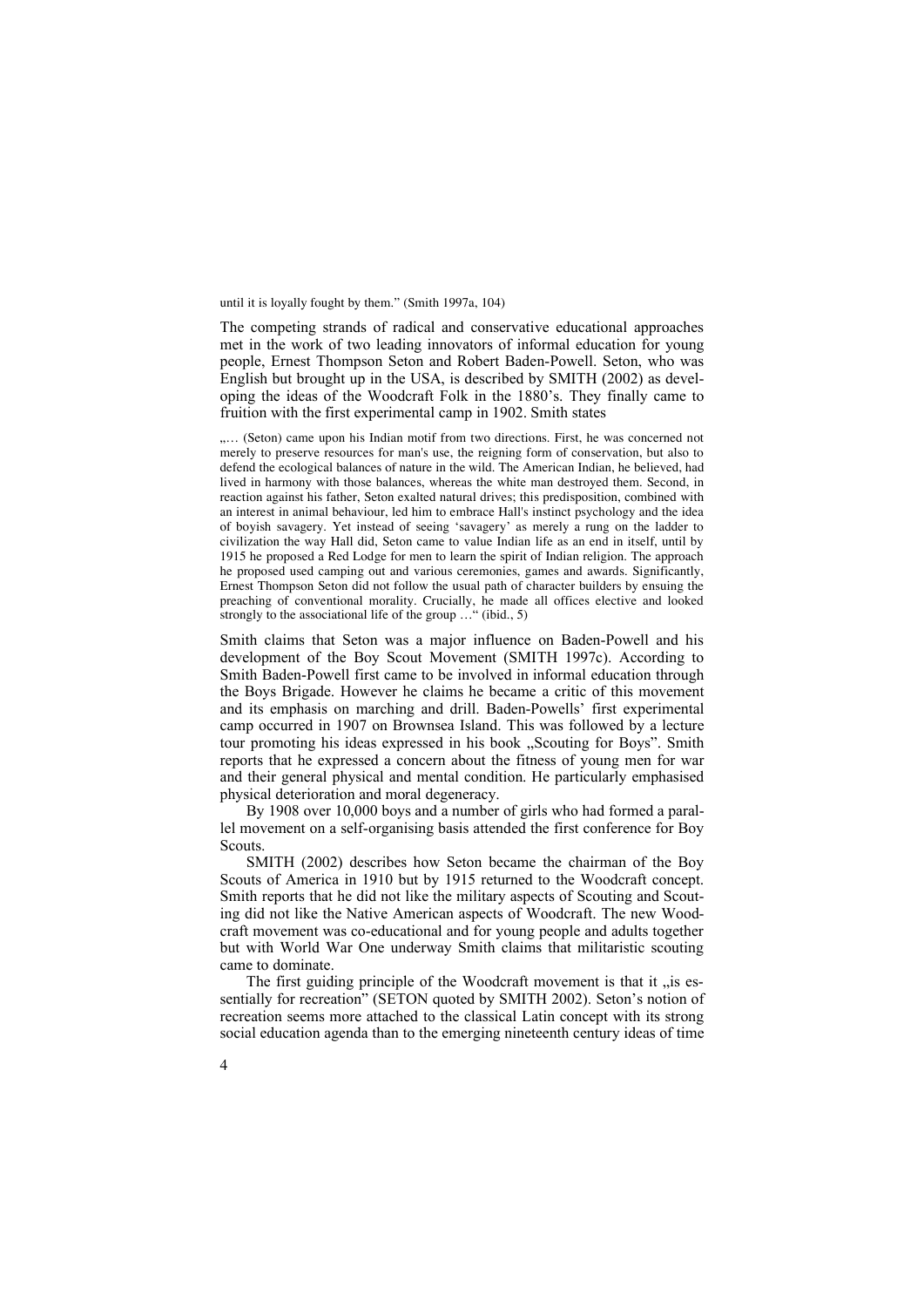out from responsibilities (GLYPTIS 1991). In addition his notion of the noble savage and a natural, civilising learning to be found in natural settings echoes the ideas of Rousseau and the development of the child as a natural process from savage to civilised being.

Smith comments that Baden-Powell's ideas were strongly influenced by nineteenth century public school values of honour, loyalty and duty and the emphasis on activity and games as worthwhile. Despite these important conservative elements in Baden-Powell's approach Smith claims it would be simplistic to label him in this way. Baden-Powell was not solely concerned with duty. He quotes Baden-Powell (1909) as saying

"Keep before your mind in all your teaching that the whole ulterior motive of this scheme is to form character in the boys - to make them manly, good citizens ... Aim for making each individual into a useful member of society, and the whole will automatically come on to a high standard." (ibid., 361)

Smith suggests that Baden-Powell's notion of the good citizen involved selfreliance and unselfishness, which he sees as new departures in social education values. Although Smith does not believe Baden-Powell to have been a socialist he identifies some common beliefs between socialism and Baden-Powell mentioning an opposition to the extremes of wealth and a dislike of the necessity of war. Smith points out that another central strand of Scouting is ", doing good". This he understands as a notion of fellowship and mutuality perhaps reflecting the highly visible inequalities of the time.

Smith adds a new theme to the pedagogy of informal education by recognising the associational aspects of Baden-Powell's and Seton's concepts. He understands association as a strong and recurring theme in informal education (see JEFFS/SMITH 1999, 39-46):

For example, the landmark 1919 Report on adult education looked to the educative power of social movements and voluntary associations. They saw the value of 'the imponderable influences which spring from association in study' and the significance of 'the informal educations which come from sharing in a common life' (SMITH, 2000). Similarly, in 1960 the Albemarle Report famously declared that the primary aims of the youth service should<br>be association, training and challenge (MINISTRY OF be association, training and challenge (MINISTRY OF RECONSTRUCTION, 1956).

Baden-Powell is open to diverse interpretations. His concepts can seem macho, imperialistic, sexist, authoritarian and militaristic. COOK (1999) sees him

<sup>&</sup>quot;.... leading by example and rescuing working class' boys who 'loafed' on street corners and drifted towards 'bad citizenship'. He promoted the public school ideals of 'obedience, cleanliness, temperance and loyalty' by using tracking, trekking and camping, the modified forms of traditional upper class pursuits such as hunting and coursing, to redeem 'hooligans', street urchins and 'wastrels'." (ibid., 160)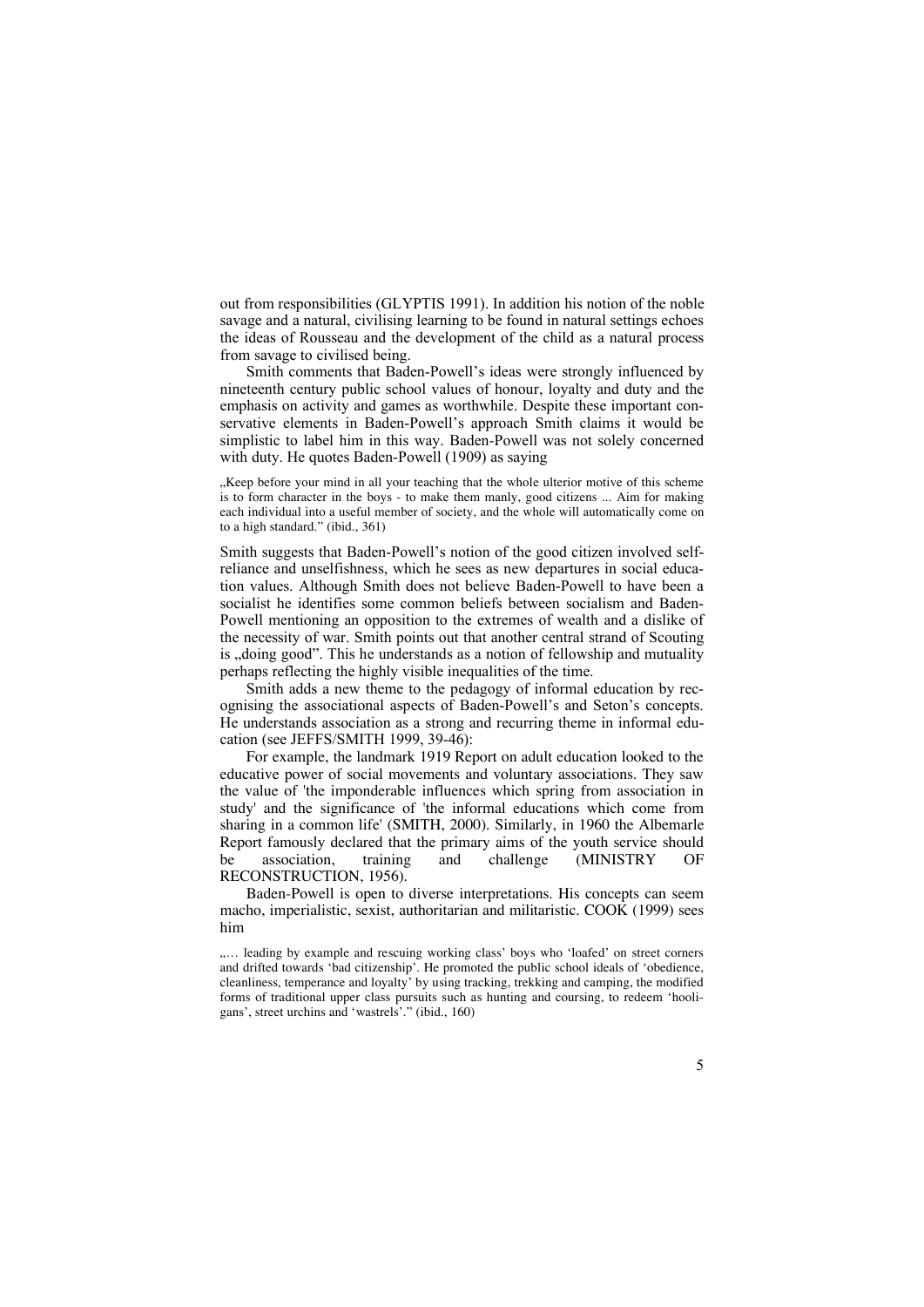Yet he provides a framework that Smith claims can in principle be selfempowering, socially active, promoting of fellowship and experienced as transformative.

It is in the many and varied interpretations of their ideas and practices that future developments by voluntary organisations in education outdoors can be considered. Some will bear the marks of the imperialistic Baden-Powell or the indigenous Seton. Others will draw on the self reliant Baden-Powell or the democratic Seton. As Smith has shown they provide a rich source of possibility for both conservative and radical interpretation.

Smith has shown how the ideas of association, nature as teacher and the simple life have been introduced into the pedagogy of citizenship. Also from Smith's analysis, despite the patriarchal aspects of Scouting and Woodcraft and the legacy that this offers, there exists the potential for young people to emerge into the new idea of youth as creators of themselves and actors in their social worlds.

#### **Hahn and the Transformative Effect of World War Two**

According to SMITH (1997b) a moral imperative was the central idea of the next influential figure in the development of English informal outdoor education as provided by voluntary organisations. Kurt Hahn had been experimenting in Germany with experiential approaches to education in a private boys school. This included outdoor challenges and service activities as well as physical fitness. Similar experiments were taking place at the same time in several liberally minded English independent schools but it is Hahn outdoor educators remember for his enormous influence. It is also his influence that carried pre-war values, organisations and institutions beyond the Second World War.

Escaping Germany during the rise of the Nazi party he continued his experiments as head teacher at Gordonstoun School in Scotland. His aim was to provide the elite with a moral backbone through the discipline and challenge of his programme. During the thirties he extended his ideas to the rest of society through the Moray Badge Scheme the forerunner of the Duke of Edinburgh's Award Scheme now popular throughout the UK and the world and embedded in the provision of many voluntary organisations.

RICHARDS (1990) encapsulates Hahn's conception of education:

"Its purpose was to develop a righteous man who is vigilant and an active citizen, who has a sense of duty to his fellow man and to God." (ibid., 68)

Richards goes on to claim that Hahn's contribution to education was not in his purpose but in his methods that he believes verge on a philosophy. Active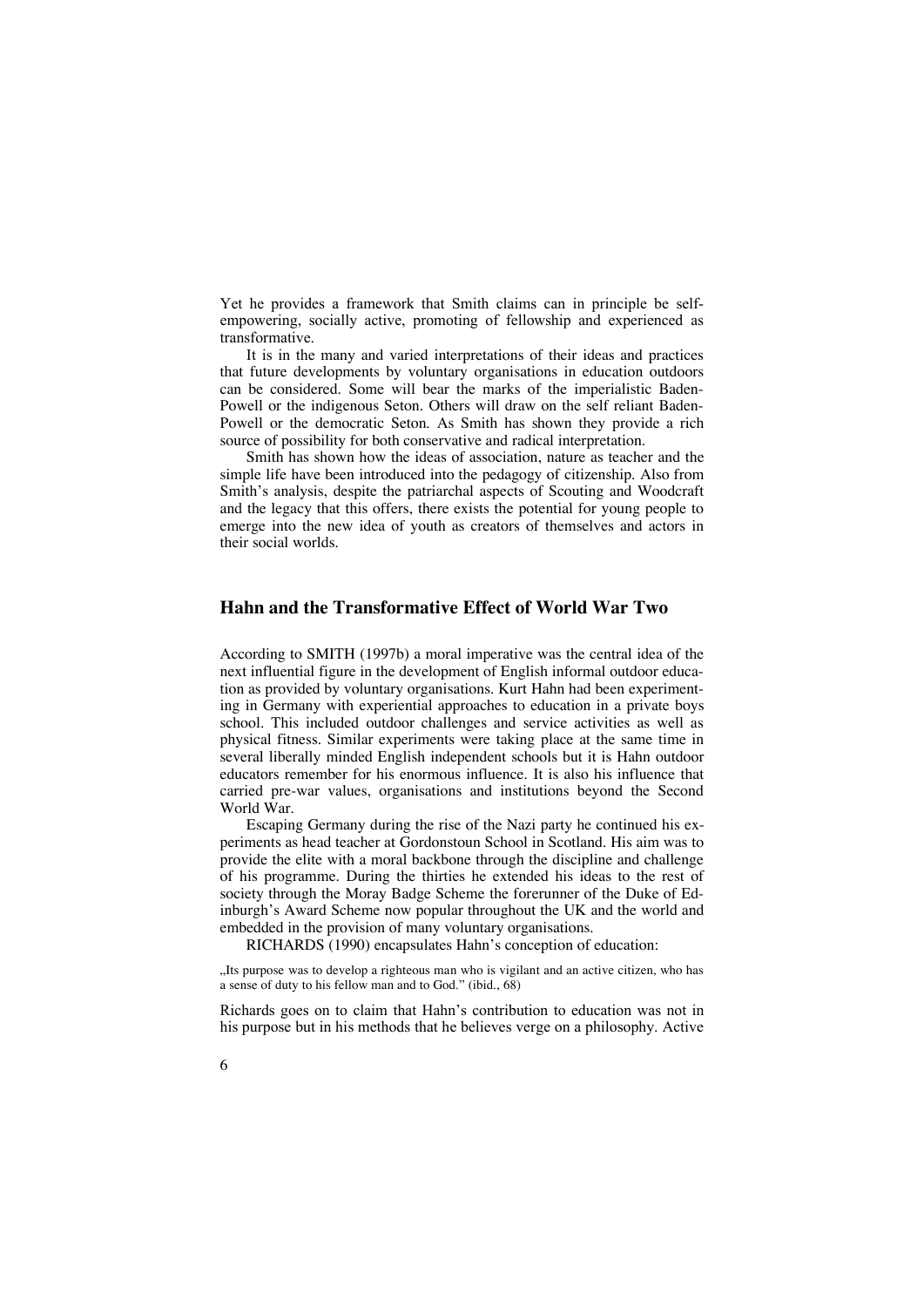citizenship, Richards claims, lay at the heart of it all. Hahn, he states,

"believed that every child was born with innate ,spiritual powers' as well as an innate faculty that enables him or her to make correct judgements about moral issues" (ibid., 69).

This ability, Hahn claimed, was lost in adolescence because of a diseased society and the impulses of the adolescent. Whilst the former is redolent of a society still taking a collective responsibility for the situation young people find themselves in, the latter is reminiscent of GRIFFIN's (1997) beliefs about the biological interpretation of youth locating the problem in the individual. It stands out as an optimistic statement in which young people are, for once, not causing the trouble though they are still thought of as in trouble.

Hahn's perspective on education is reflected in the qualities he used to evaluate students in school reports which Richards lists as

"public spirit, sense of justice, the faculty of precise evidence, the power to do things right in the face of dangers, imagination and the power of organisation". (RICHARDS 1990, 69)

This can be compared with COOK's (1999) list of qualities expected by the public schools using outdoor activities at around the same time. She identifies ....courage, loyalty, endurance, a sense of honour, self-denial, fair play, public spirit and obedience" (ibid., 158). The differences might be subtle but Richards gives Hahn a sense of a greater respect for the individual's autonomy than Cook gives to the other public schools. There is more a sense of  $\alpha$  doing good" than of "being correct".

According to RICHARDS (1990), Hahn understood the solution for the disease of society to be only possible through the education of the young. Hahn described this disease with a set of "social declines". They were:

- 
- "Decline of fitness due to modern methods of locomotion; Decline of initiative and enterprise due to the widespread disease of
- Decline of memory and imagination due to the confused restlessness of modern life;
- Decline of skill and care due to the weakened tradition of craftsman-<br>ship;
- Decline of self-discipline due to the ever-present availability of stimulants and tranquilisers;
- Decline of compassion due to the unseemly haste with which modern life is conducted." (ibid., 69)

Richards comments that, in his view, these six issues would not be out of place amongst the "moral panics" of the eighties. It would be easy to update this to what is sometimes called the "noughties". A sixties Outward Bound School, as Richards points out, might have prided itself on its participants going home ten pounds heavier. The school of today might have prided itself on the person being ten pounds lighter. However, the concern is the same concern for fitness identified by Hahn.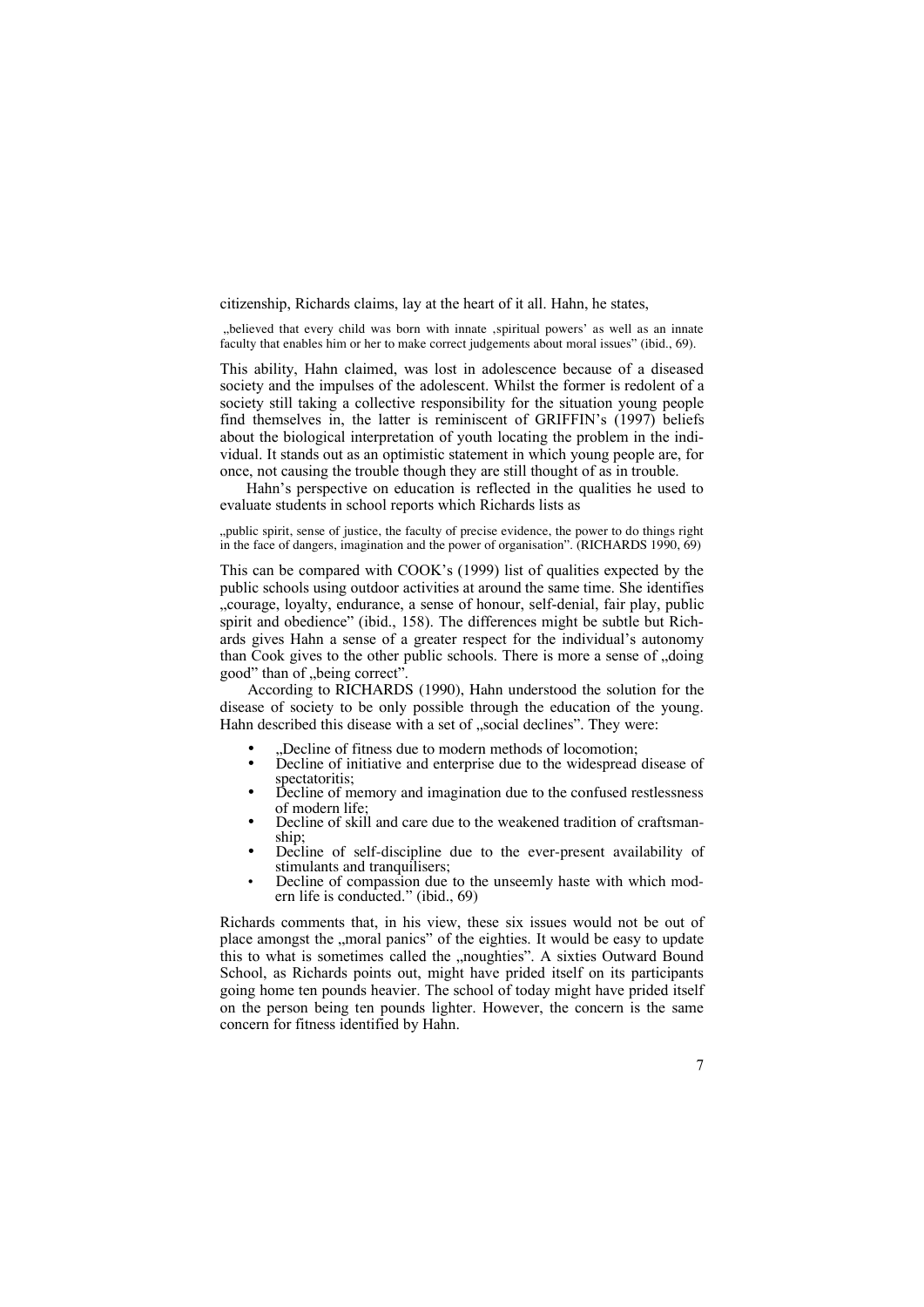Richards claims the solution to these six declines, as Hahn saw it, were present in the justifications for all of the programmes that have their origin with him. All these programmes are active today which Richards believes validates their current relevance. The phrase that is most often attributed to Hahn is the notion of "impelling young people into experience". Richards quotes a letter from Hahn to a commentator on Hahnian approaches, Skidelsky, in which he expands his original statement from which this phrase stems:

"You and I would agree that indoctrination is of the devil and that it is a crime to force anybody into opinions but I, unlike you, consider it culpable neglect not to guide and even plunge the young into experiences which are likely to present opportunities for self discovery. If you spare the young such experiences, in deference to their wishes, you stunt their natural growth of basic human qualities which they will need for their own happiness and for service to their fellow men." (HAHN quoted in ibid., 73)

It is perhaps worth noting that Skidelsky is American and so is steeped in a culture for which the pursuit of happiness alone is a founding value. It is also worth noting that Hahn's fear of indoctrination is well founded. The liberal educational values that influenced him as a child in Germany and later England were also at the root of the use of the outdoors and residential camps to indoctrinate the Hitler youth. This commitment to "impelling" and its apparently subtle distinction from compelling, is, in this context, startling. Additionally Skildelsky derives from a cultural meritocracy and not an aristocracy.

The concern during the depression for the moral fibre of men, and working class young men in particular, was heightened further by the possibility of war. COOK (1999) identifies that "fitness for war" was still a major factor in the pre-war legislative acts that were intended to encourage the public and voluntary sectors to increase their provision for recreational, social and physical training for the fourteen to twenty age group. This provision was made a duty by the 1944 Education Act binding upon local education authorities through their schools and youth clubs including the voluntary sector. Whether Hahnian or public school in spirit, Cook identifies the influential figures that constructed these acts as public school in origin and set on perpetuating their ideas of a good system. However, there does seem to be a diversity of views in Cook's accounts about whether a social elite should continue to be trained as the war time leadership or whether the public school approach should be applied to all. Cook implies that the poor results of the old and public school educated military leadership in the early years of the war discredited the upper classes to a degree but not the system by which their leadership qualities were supposedly developed. It seems, she thinks, that outdoor training was seen as the answer to their needs and not the cause of the problem.

This belief in the methods of outdoor training produced another Hahn legacy. The Aberdovey Sea School in Wales was first established in 1940, as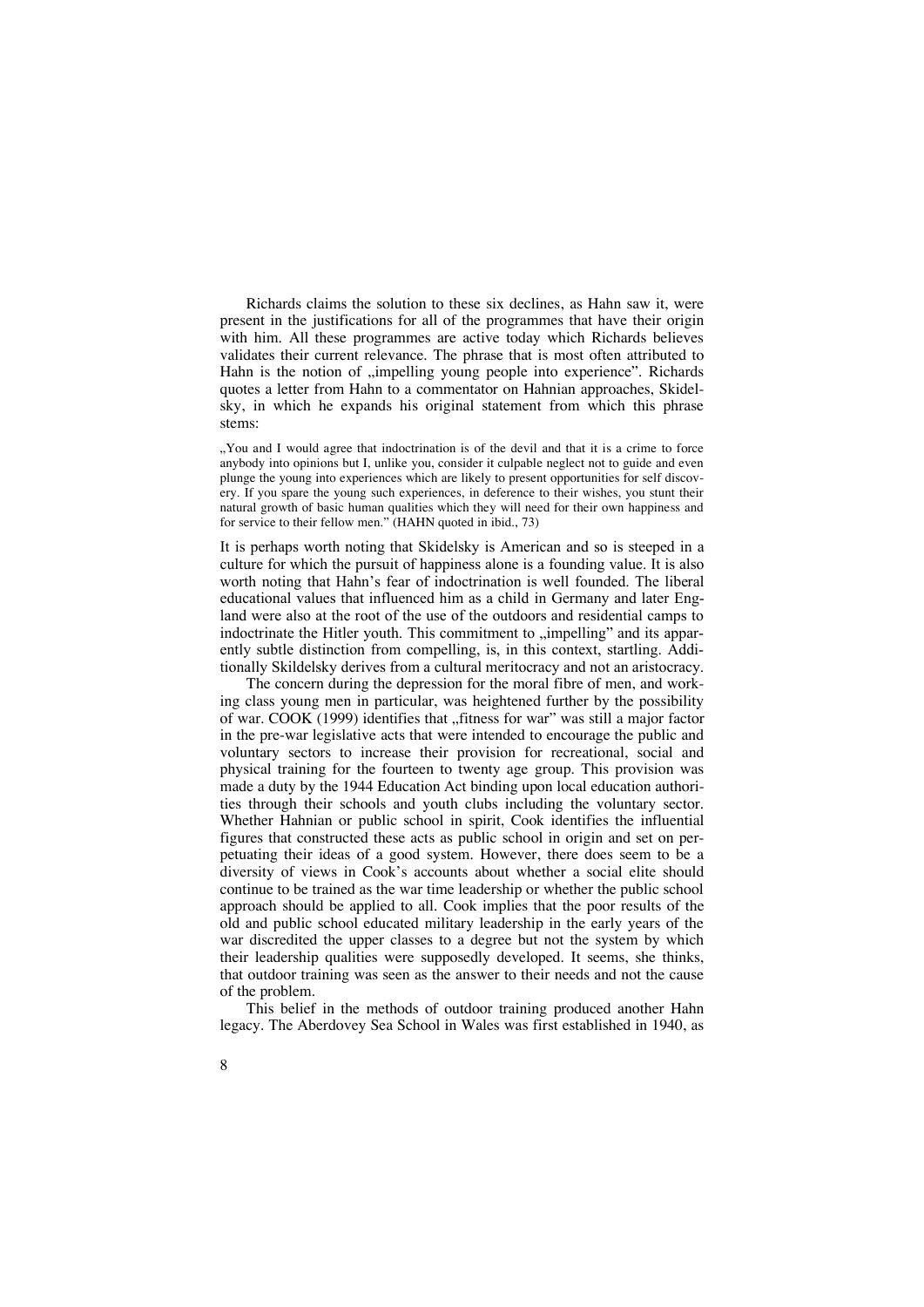a direct result of the government concerns for character building (ARNOLD-BROWN 1962). Its purpose was to apply Hahn's ideas about developing moral fibre to the drown proofing of merchant sailors. Too many were losing their lives it was thought through a lack of resilience. A largely outdoor programme was developed by seconded naval officers to toughen sailors and prospective sailors up. Cook notes that the documentation concerning this project is a rare example of girls being included on an equal footing with boys. Both class and gender norms were breaking down in the circumstances of the war.

The Badge Scheme was also proposed as a structure for the uniformed youth services and schools to use as a preparation for military service. This was rejected, Cook believes because the links with uniformed youth movements was a sensitive topic after the success of the Hitler Youth Movement in Germany.

As the war progressed, the pre war public school influences of character building, the rescue of the working classes and fitness for war were joined by other concerns. COOK (1999) reports concern for the overall health of young people, a desire for urban children to experience a better life in the country, a commitment to a service that was not means tested and the amelioration of social problems. Cook comments that, as the fortunes of war turned, so the Education Act was seen in a different light as a means to enable secondary education for all and outdoor education as a training for life with the aim of giving children a sense of well-being. The Camps Act of 1939 came to the forefront, legislating for the establishment of fifty camps, with the aims of providing an "experience of living together and of widening ... horizons".

The Second World War created a singular moment in English history at which there was a concerted desire for life to be "better". Cook describes how the advisory paper on The New Secondary Education (1947) attempted to set a very different agenda for outdoor education shifting the emphasis from character building to social purposes such as preventing juvenile delinquency. Living in community, picking up Smith's theme of association, was recommended. Residential experiences, journeys and expeditions are all mentioned as means by which to combat delinquency.

These approaches, however, Cook claims, were subverted by a return to character building and leadership in the mid fifties. This she suggests was under the influence of three men with upper class backgrounds, Hahn, again, Sir John Hunt who was the first director of the Duke of Edinburgh's Award Scheme, and Jack Longland who founded the first local education authority centre at Whitehall in Derbyshire. The idea of leadership began to replace character building as the definition of the ideal moral person. This change reflects some of the shifts in emphasis from something that is done to the individual to something for which the individual takes responsibility though the shift may be as subtle as the distinction between "compelling" and "im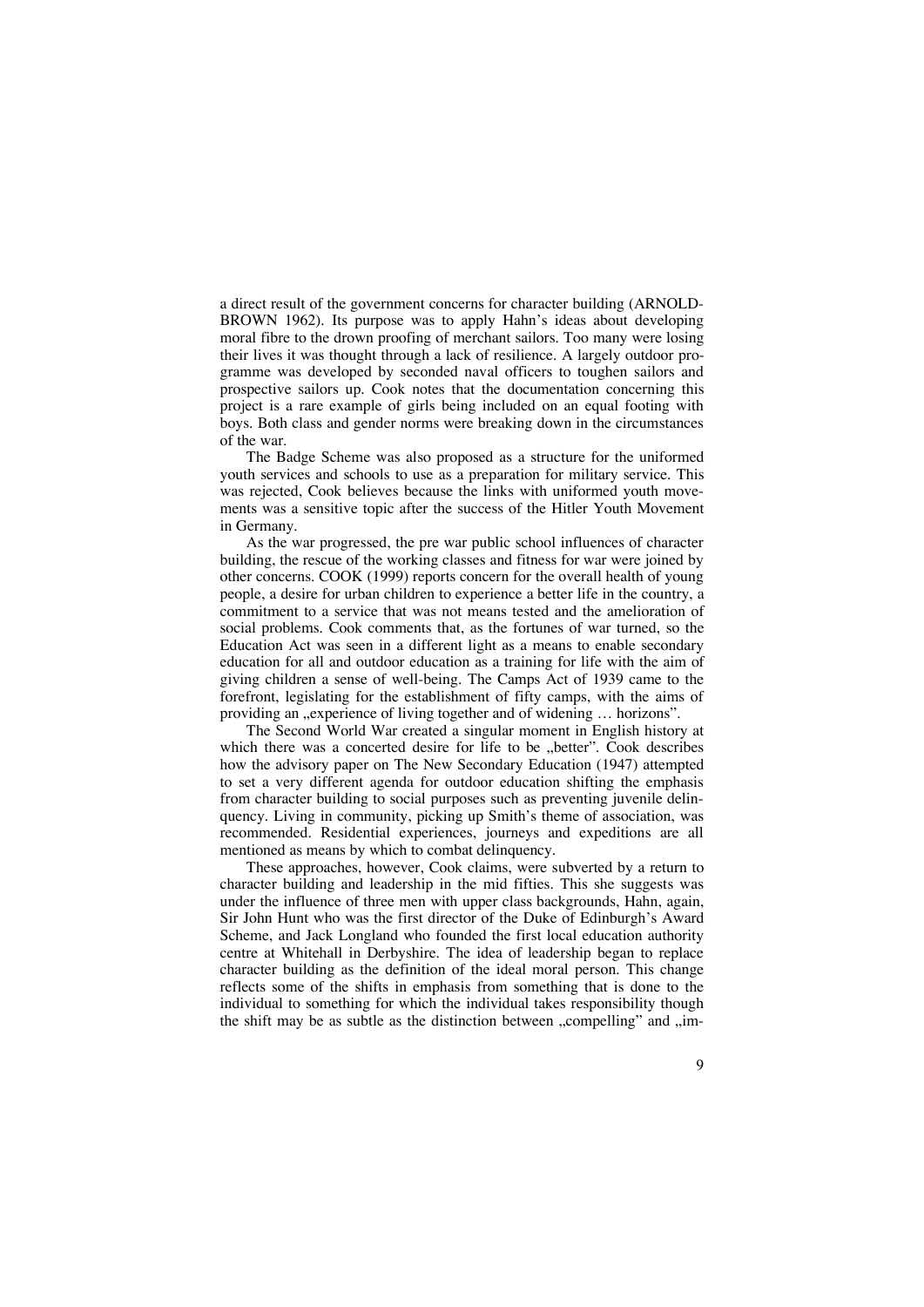pelling".

Smith claims it is the idea, developed by Powell and Hahn, of society through its agents the teaching profession, providing challenges to the growing child in the form of demanding and rigorous physical programmes that provides the heart of the British approach to outdoor education. It became a , moral equivalent to war" rather than a preparation for it.

Cook also acknowledges that the agenda, under its new nametag of leadership, may be familiar but that the intent in many projects was quite different. The war time shift in thinking from educating a leadership elite to the need to develop all young men and even women resurfaced and the new utopian optimism for a better future for all was a strong theme. Men such as Hogan, the director of the first Outward Bound School during the war and now working in further education, set out to provide an outdoor education that broke down barriers of class. He maintained that

"children (who) were involved in new situations … could be judged on their present merits rather than have their social background or past behaviour prejudice opinions of them" (HOGAN quoted by COOK 1999, 171).

Hahn's approach matured with the major cultural shifts that took place after the war. His elitist pre-war character building was first seen to be of value to all in pre-war Britain and later gained a new perspective of broadening the horizons of the young in the post war optimism for the future. This was reflected in the development of the Outward Bound approach after the war. The OB programme now so widely replicated and evolved really stems from the second school, Eskdale. Geoffrey Winthrop-Young, an OB trustee and mountaineer, persuaded the board to establish the second school in the Lake District mountains and not by the sea (ARNOLD-BROWN 1962). As a result the staff were a mixture of men with a naval background transferred from the Aberdovey Sea School and recruits from the world of mountaineering. Managing the mix of the discipline of the navy and the anarchy of the mountaineers must have been one of the leadership tasks of the century. Tom Price, an early warden with a mountaineering background, nearly turned the job down believing the integration of the ideas of education with those of adventure impossible. He later described outdoor education as 'simple' adding "that doesn't mean to say it's easy!" (PRICE quoted by LOYNES 1990).

Although Cook focuses on class as a significant factor in the evolution of outdoor education in the first half of the century it is perhaps a more complex story. The philanthropic efforts of late Victorians, as Smith points out, were not all patriarchal or militaristic. The romance and idealism of Seaton's ideas persisted quietly as the Woodcraft Folk through all this time. Similarly the anarchic yet upper class mountaineers had a significant impact on post war provision alongside their more establishment and patriarchal peers. I would suggest that moulding the young was increasingly losing ground to an empowerment of young people to make their own moral and life choices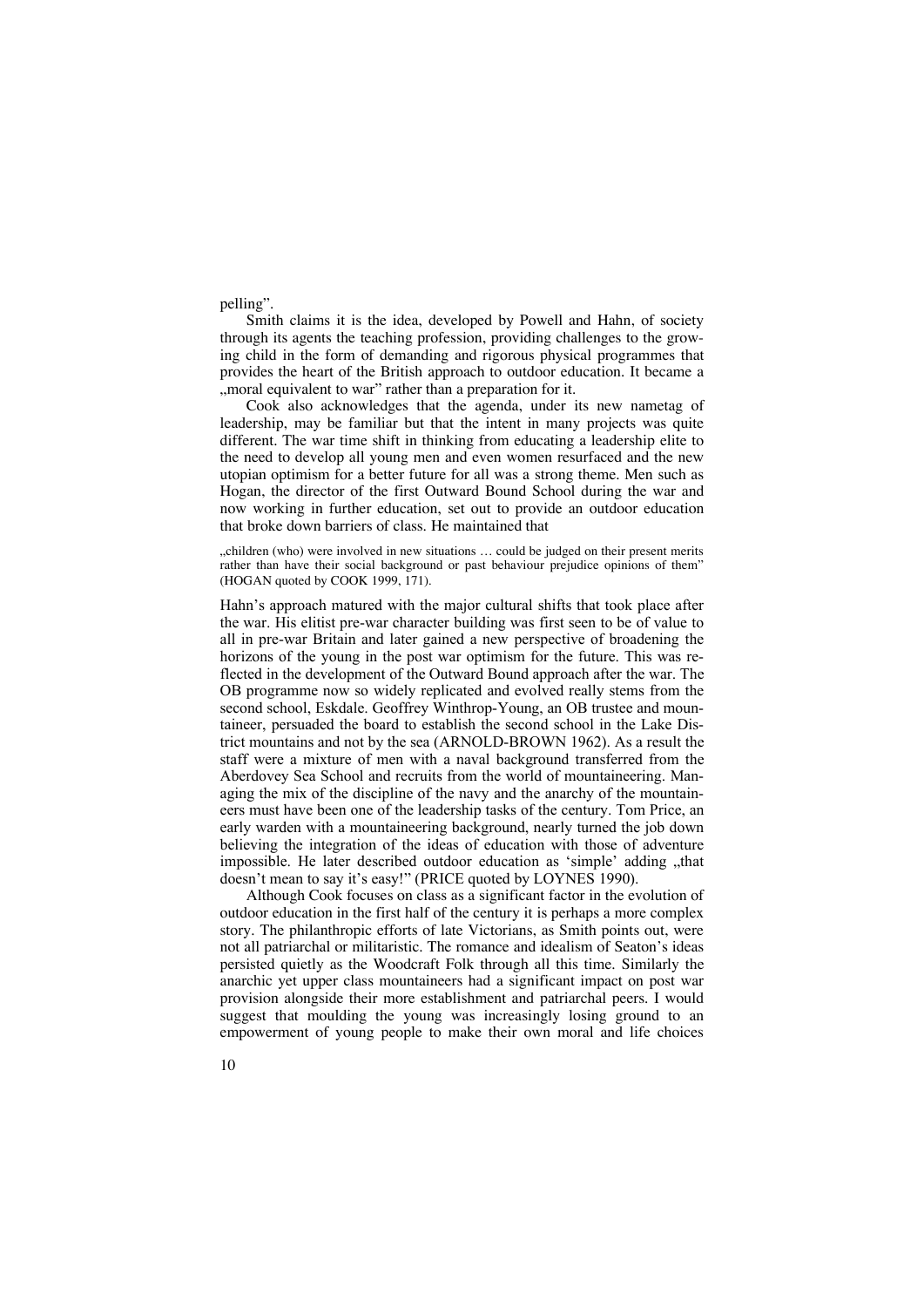throughout society.

What seems a unifying theme, perhaps with the exception of Seaton, is that young people were seen, as ROGERS (1997a) suggests they have always been, unfit, idol and at risk of moral decline and delinquency. What he believes remains disputed is whether this is an innate quality of being young, a failing in parenting and teaching or the consequence of declines in society for which the young have an insufficient moral defence. During the twentieth century, in Rogers' view, leisure time increasingly became the site where the morals of the young, or lack of them, were expressed or developed. The politics of whose morals were the right ones both within as well as between generations became, he claims, increasingly contested.

The class based, militaristic and patriarchal backgrounds of some of the pre-war moral reformers led them to create rigorous, disciplined and ordered programmes aimed at addressing "problems" as understood by sections of society such as moral decline or fitness for war. Yet I believe that within this framework there emerged an increasing emphasis present in the thinking of all the influential people described, of the right, indeed the importance, of the individual making his and increasingly her own meaning of the experiences these programmes provided. It was the transformative practices of people like Hogan and many other unrecorded youth leaders that constantly attempted to resolve this dilemma of the agency of the individual within the social structures of society and the formal structures of the programmes in many and varied ways. I think this trend gained new support from post war influences of a different kind of philanthropist. This, in its turn led to new issues of power and purpose and a new individualism arose to threaten those who believed in the value of community and attachment (JEFFS/SMITH 2002).

#### **Post War Trends**

Philanthropy financed the early post war additions to outdoor provision. DYBECK (1996) describes how Francis Scott, a self made man and wealthy from the growth of the insurance industry, bought an estate in the Lake District called Brathay Hall. Its remit was to provide courses to expand the horizons of young people at work in the urban areas. Brathay provides an influential example of the post-war voluntary youth organisation. The month long programmes were heavily influenced by the Outward Bound concept but, from the beginning, the creative arts and drama were also essential elements, sited as it was in the romantic movement's heartland of the south Lakes. Scott is described by Dybeck as an entrepreneur and autocratic. He epitomised the new post war self, independent, successful and philanthropic with a special interest in young people, the key to the future.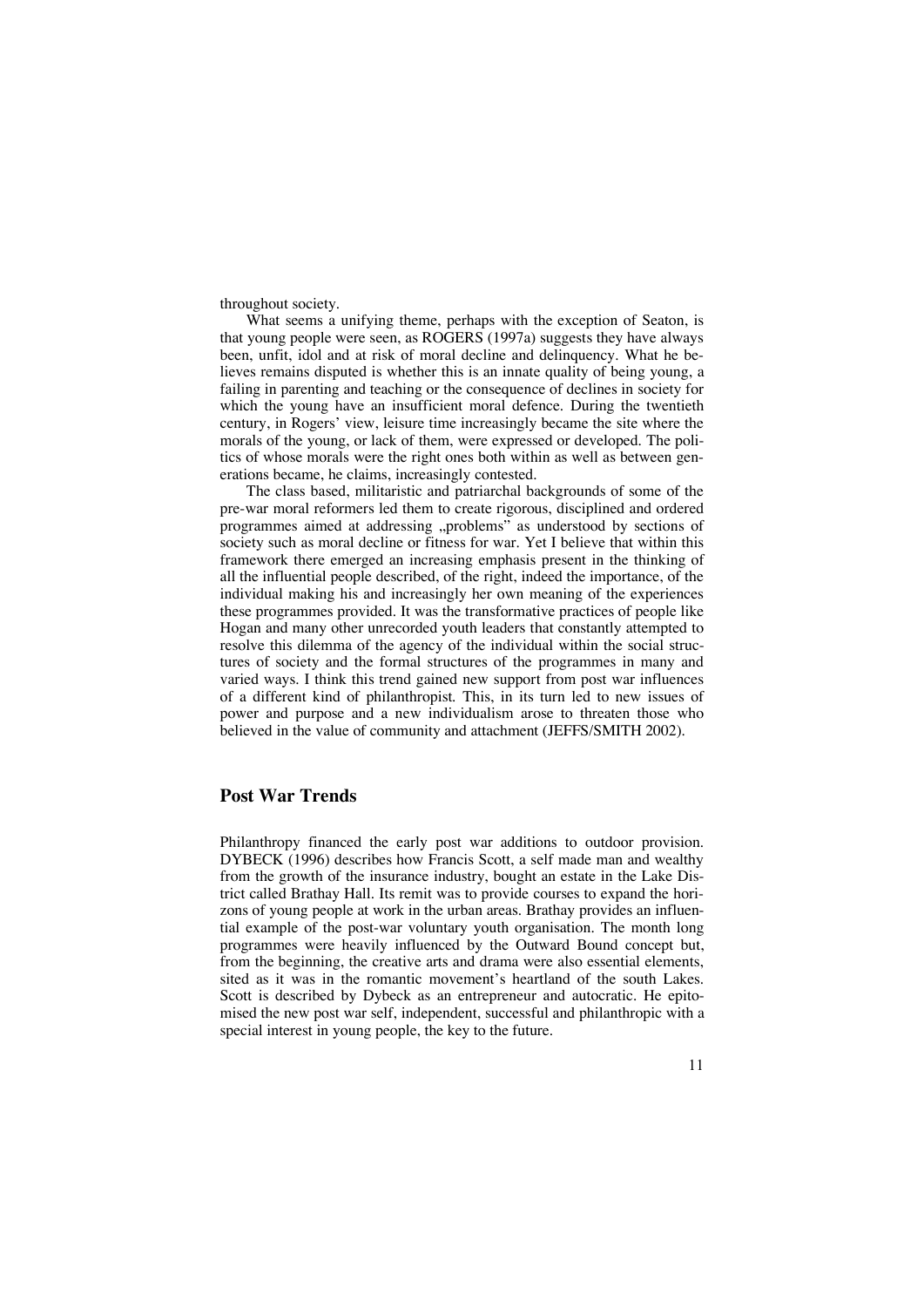DYBECK (ibid., 23) quotes Scott's aim as the "opening (of) young people's minds to the possibilities of living adventurously in the world of physical activity as well as in the world of the spirit". This aspiration chimes with Hahn's "spiritual powers" of self-realisation through moral equivalents to war. Indeed Scott acknowledges his debt to Outward Bound philosophies. However, Dybeck refers to an early warden who thought the only thing the two organisations had in common was the length of the programme, a month in those days. Scott's sense of agency is more liberal than Hahn's duty bound version.

EVERARD (1993) describes Brathay's influence on the field of what is now called Development Training as "the pedagogical leader of the pack". Early rhetoric about Brathay quoted by Dybeck refers to releasing hidden potential, the valuing of communal life, a sense of personal significance, building self confidence, fitness and an aesthetic appreciation. These objectives stand out for their personal nature compared with the pre-war values quoted above with their strong duty bound social context. Nor do they contain the elements of "doing good" in society. Rather they speak of "being somebody", another significant step towards outdoor education in this sector being primarily attached to the agency of the individual. This is not an unsurprising shift coming from a self-made businessman. It is this "new money" and business leaders that influenced a number of national projects in the latter half of the century.

However, it was not just new projects that fashioned post war outdoor education. Despite Cook's fears the 1947 recommendation for journeys and expeditions was not lost, far from it. In many ways the youth expedition field epitomises the struggles and transformations that occurred post war. Pre-war examples of youth expeditions were public school heroic and imperialist remnants of the explorers and adventurers of the British Empire (MACFARLANE 2003). OGILVIE and KEIGHLEY (1987) comment that the influences on the practice of the late 1960's were: "the traditional forms of various traditional sports … introduced in the traditional way and followed in their traditional wilderness settings". Ogilvie and Keighley claim that activities and programmes that trace their roots back before the war were sometimes adopted without any great thought to the value of these forms of practice to their new post war context. This is a similar point to that made by Loynes in his comments on navigating referred to in the introduction above.

Despite this the tradition of the expedition, an almost uniquely British idea, was transformed within the voluntary youth sector. Attempts were made to attach new meanings and values to old ways. These efforts were often problematic in that they could be steeped in the structures of outmoded practice (ALLISON 2000). However, alongside those carrying the flag across the gulf of the Second World War, were new enterprises that were constructed differently and intentionally to reflect new values for new times.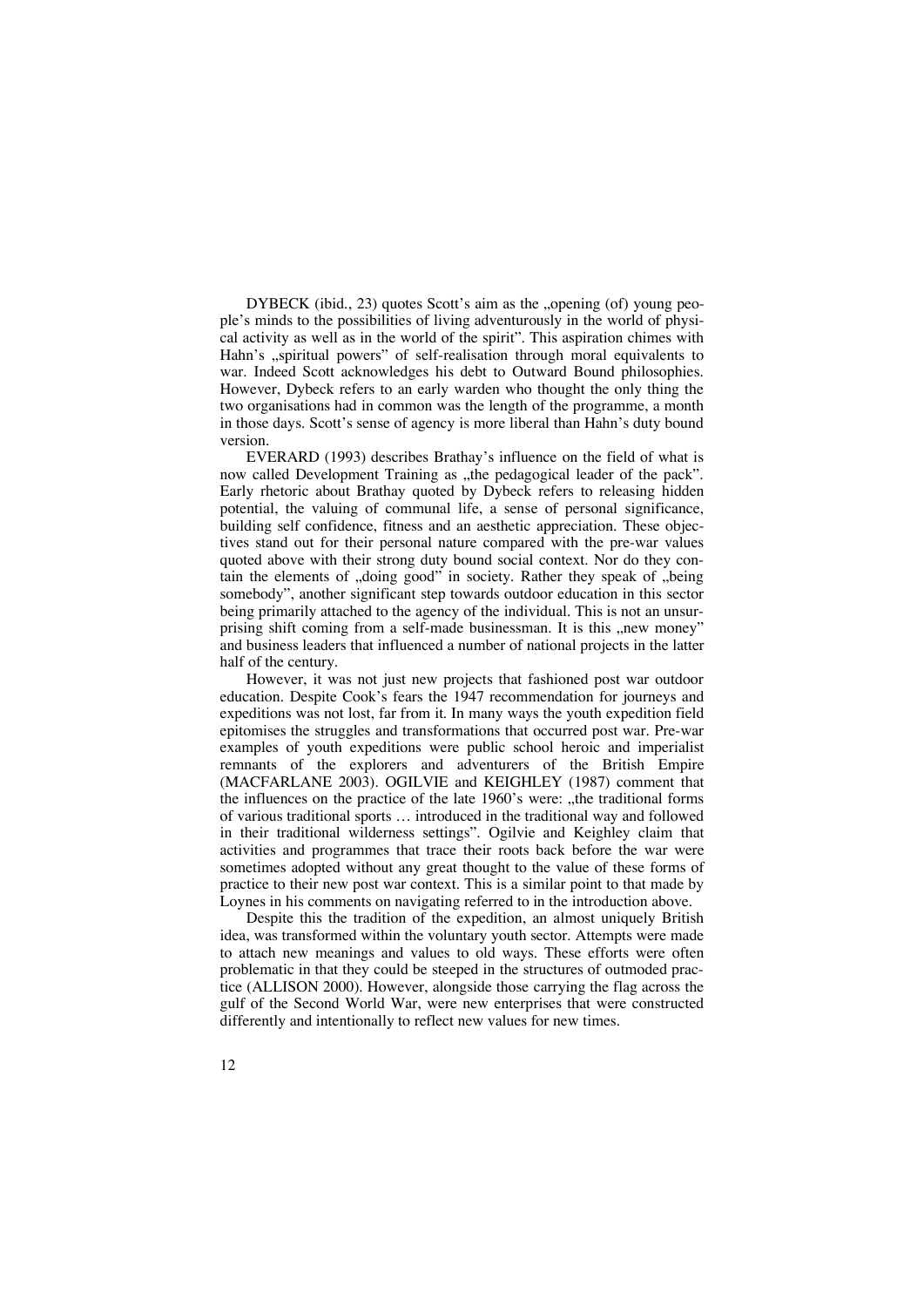John Hunt, steeped in those pre-war nationalistic mountaineering values, and fresh from climbing Everest for Great Britain in 1953, a success announced on the coronation day of Queen Elizabeth the second, was another man passionate about young people as the future. He thought expeditions, and especially mountaineering ones, would be good for young people. He had the Hogan like zeal for making such experiences available to all. Recognising that this might involve skills and knowledge he did not possess he was put in touch with a youth worker, Dick Allcock, used to working outdoors and who had similar ideas (ALLCOCK 2002; CRANFIELD 2002). Both were working at national level on the promotion of the newly formed, Hahn inspired project of the Duke of Edinburgh's Award Scheme. Just as Tom Price was struggling to combine adventure with education in Eskdale, Dick Allcock set out to combine expeditions with youth work in Greenland. Both were benefiting from the supposed anarchy of mountaineers.

Allcock was transforming a science and adventure based project with the youth workers faith in young people. However, instead of simply making young people's development the central purpose and science and adventure a vehicle, he set out to achieve good science, high adventure and personal development. The young recruits are reported by Allcock to have come from all social backgrounds and were mixed sex. The second and all subsequent expeditions also included community service and young participants from the host country. Expeditions, already in part transformed from imperialist leftovers by scientists and adventurers, were now adapted for the widening of the cultural horizons of young people. Although imperialist tendencies still pervaded some of these projects many of those run by the voluntary youth sector took their definition from this early collaboration.

# **The New Individualism and Outdoor and Informal Education**

Jeffs and Smith see three trends in society at the centre of a new challenge to young people and youth work, globalisation, the risk society and individualisation. They highlight Beck's idea of "rootless new cosmopolitans" and Bauman's notion of fragmentation leading "to matters relating to meaning, identity and ethics being removed from the public domain and recast as the responsibility of the individual" (JEFFS/SMITH 2002, 53). Within this context they believe that groups and youth sub-cultures are breaking down. They draw on Bennett's views of the group as , no longer the central focus for the individual but rather one of a series of foci or sites within which the individual can live out a selected, temporal role or identity …" (ibid., 54). As a result they think that youth workers no longer find groups but must create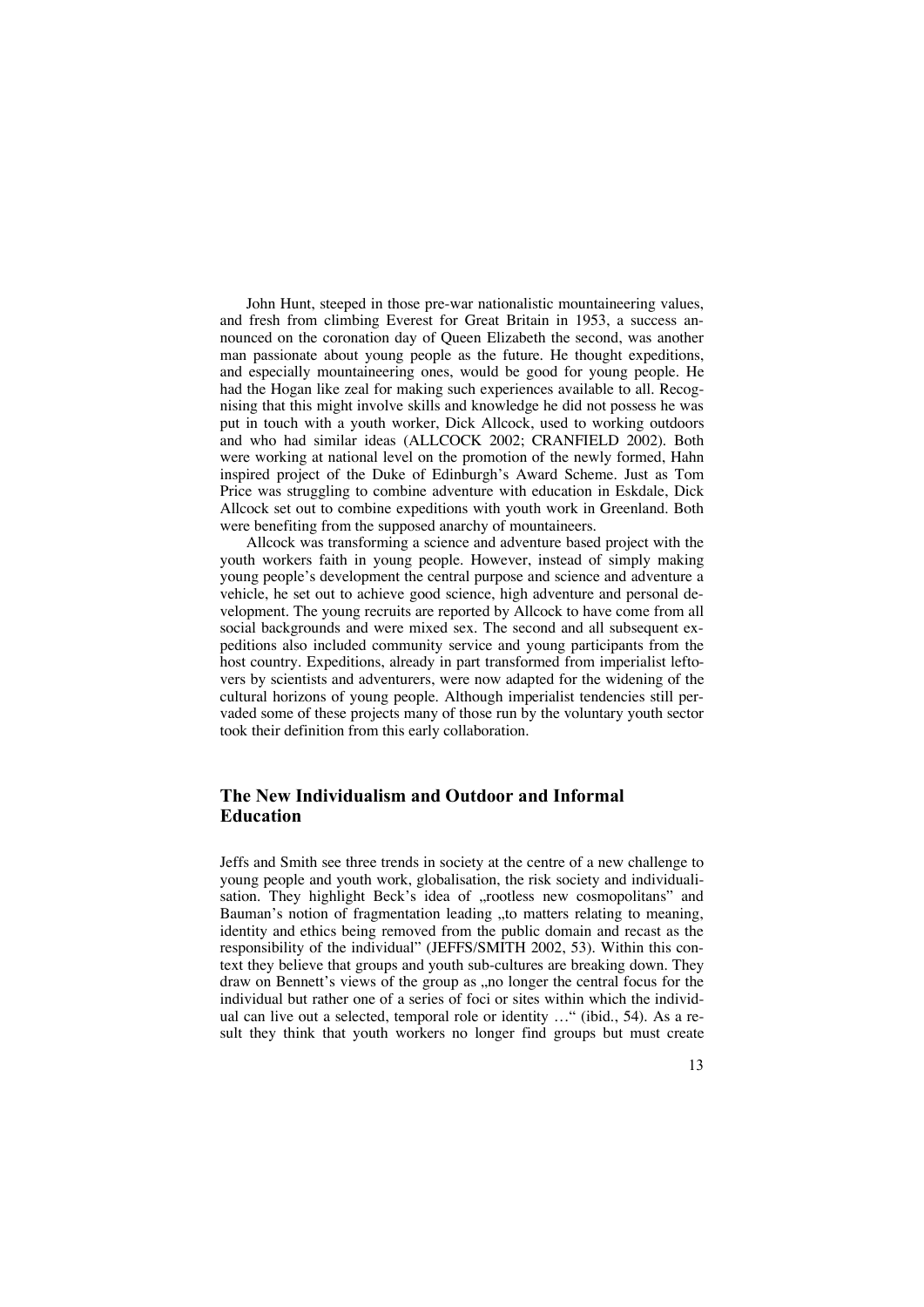them.

The Youth Service, both public and voluntary, increasingly targeted what were variously called marginalised, delinquent, excluded or disaffected young people post sixteen. This was partly due to a continuing reformist agenda amongst what were often Christian based organisations. However, it was also led by the increasing amounts of funding available from the government and from charities for projects willing to work with these individuals. In the 1970's Intermediate Treatment programmes were devised to address delinquent and criminal behaviour amongst young people under sixteen (HUNT 1989). Run by Social Services and voluntary organisations residential outdoor courses became highly popular with this sector. This was partly due to the influence of Sir John Hunt (CRANFIELD 2002) who campaigned for disadvantaged young people from his seat in the House of Lords.

In the late 1970's and 1980's Margaret Thatcher shifted the "moral panic" from delinquency to unemployment. The Youth Opportunity Programme and then the Youth Training Scheme provided a compulsory alternative and the latter included compulsory outdoor, residential courses with the aim of personal and social development. Again, voluntary organisations were able to support the provision for these programmes (HUNT 1989). Towards the end of this period main stream education had begun to catch up with the growing demand for post sixteen provision. This, coupled with rising employment, led to a downturn in funding for these kinds of schemes.

These approaches to young people increasingly constructed the individual young person as the location for any action that would address these problems. However, the structural boundaries around the young person had narrowed considerably as programmes were tasked to deliver good citizens in education or employment. National competency frameworks such as "key skills" were developed in order to provide both a curriculum and a basis for auditing the outcomes of these programmes (see for example HUSKINS 1996).

In the early nineties a number of factors conspired to challenge the provision of outdoor education for young people across all sectors (ALLISON 2003). Funding constraints, competition for the informal education market and safety issues all contributed.

A curriculum for informal education in the Youth Service was emerging, driven by government policy makers and advocated by those seeking to sustain funding streams for an increasingly under funded Youth Service. It focussed on personal and social development, capability and competence (HUNT 1989). The definition shifted from process to outcome as funders became increasingly interested in auditing the benefit gained from their investments. Outdoor and adventurous activities became a popular means by which to achieve these outcomes.

These changes were not without their critics. LOYNES (1996) com-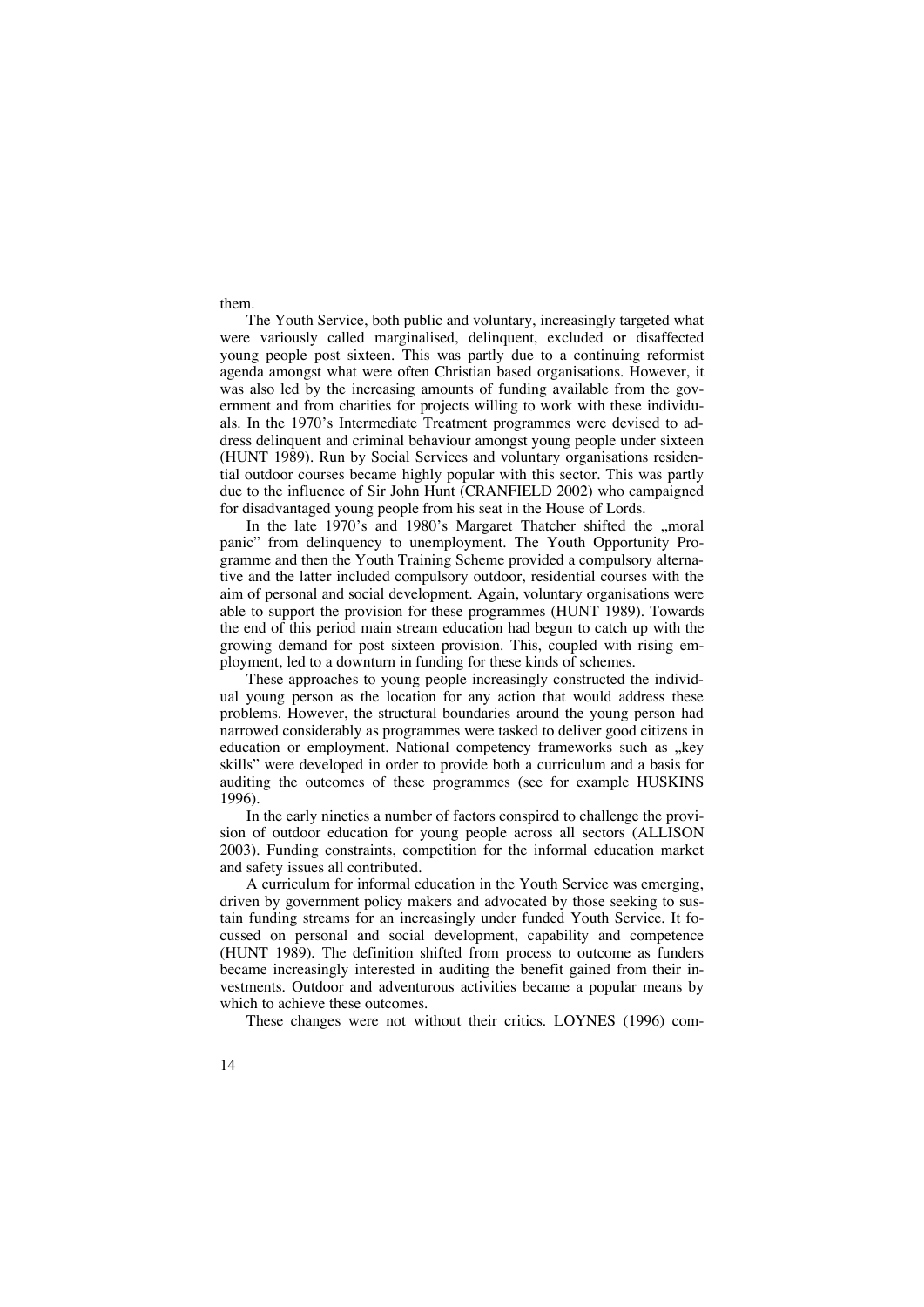mented from an outdoor education perspective on the commodification of outdoor education and, in a later paper (LOYNES 2002), discussed the pervading influence of algorithmic approaches to outdoor education provision aimed at delivering predetermined outcomes with pre-set programmes. Jeffs and Smith attacked the trends in informal education:

"These trends provide informal educators with a number of challenges. Fostering democratic processes involves questioning common sense views. Ideas about the naturalness of markets, the right to private gain, and the inevitability of hierarchical structures are woven into daily life. In conversation informal educators have to keep asking, for example, what right do 'managers have to manage'. Experts to decide what is best for others, and employers to control work, training and education? There is a lot of pressure on informal educators to 'behave' themselves, to be 'responsible'. More and more funding for their work is short term and from unaccountable bodies such as lottery boards and health trusts. There is pressure – seen and unseen – to tone down questioning and to quieten those they work with. Many reading this will be deeply unhappy with this state of affairs." (JEFFS/SMITH 1999, 38-39)

Some approaches maintained a pedagogic freedom while much of outdoor and informal education was entrained in the construction of the good citizen and in addressing social problems.

Surprisingly, according to JEFFS and SMITH (2002), despite the growing concern for the break down in associative life, government policy rebranded

....youth work as a form of individualised case-management, and youth workers as specialists blessed with skills or personalities uniquely fitting them to control, monitor, distract, 'develop' and oversee 'troublesome' young people" (JEFFS/SMITH 1999, 55).

This, they believe, has reached a crisis for youth work in the statutory sector with the establishment of "Connexions" and the young person as client, especially the problematic young person, typically a male. It is a practice of surveillance and control, case management rather than education, and individualised rather than group ways of working that withdraws resource from the substantial majority of young people and is counter to the central tenets of youth work as Jeffs and Smith describe it. It could also have the effect of drawing outdoor interventions away from an informal educational approach to a more formal one.

These trends had an impact on the voluntary as well as the statutory sector. By the end of the nineties outdoor education was again being promulgated as one of several strategies for providing a handrail post sixteen (BROWN/HUMBERSTONE 2003). This new provision, initially piloted in 2000 as the Summer Activities Initiative and later called the Summer Activities Programme (THOM 2003), has put more government funding into outdoor education than ever before. Yet again, the voluntary sector, as part of consortia, has been able to contribute to this provision. The idea behind funding being given to consortia was to encourage innovative approaches from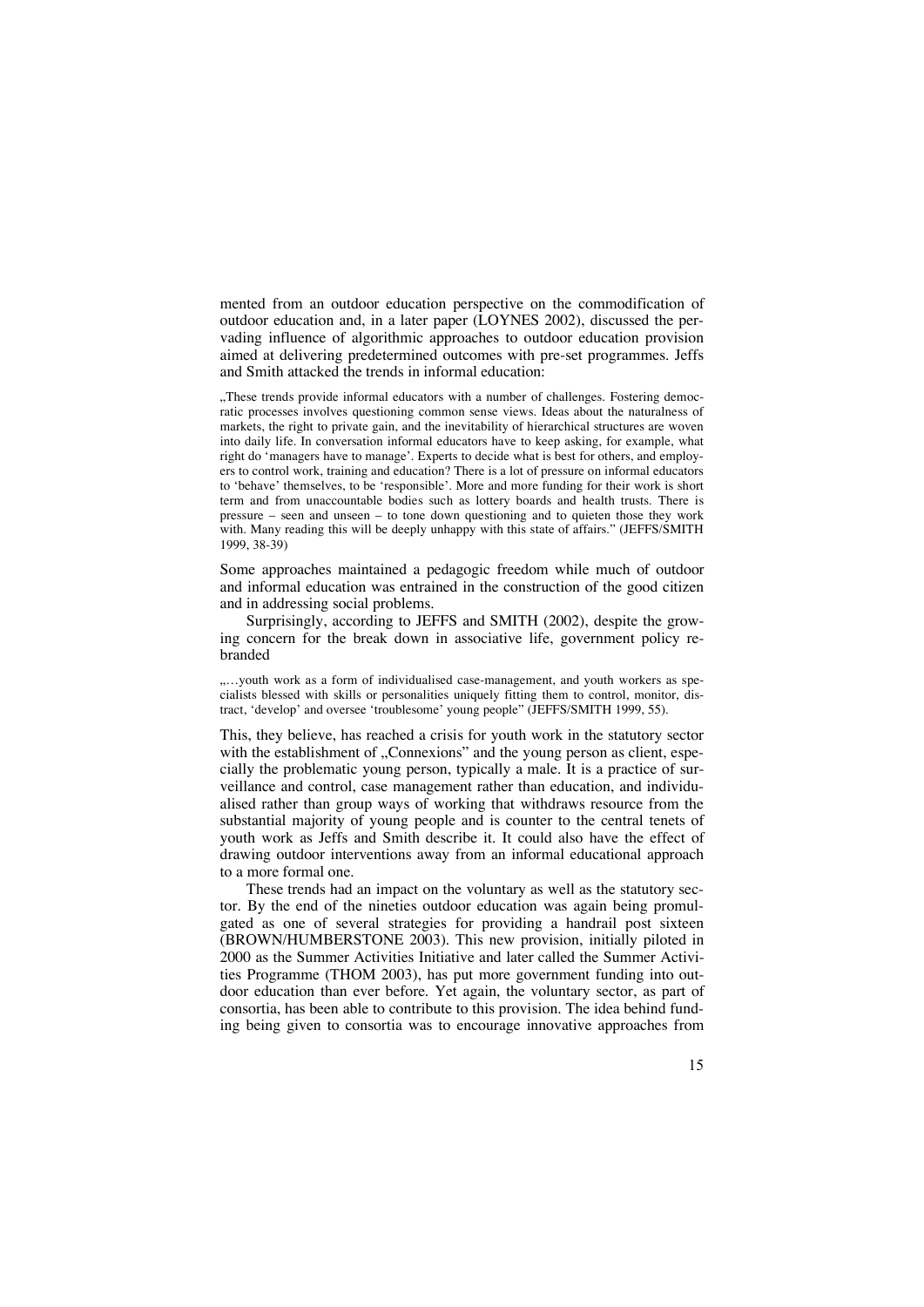the interaction of agencies that did not normally collaborate. A complimentary pilot programme part funded and co-ordinated by Connexions is targeting "youth crime" at an earlier age (CGR RESEARCH LTD 2003).

Within these schemes "projects" such as outdoor residential experiences still created groups though the curriculum and leadership of the courses as described by BROWN (,....ideally enabling young people to have some role or choice in the design  $\ldots$ " (2002, 27)) or KIRBY  $\ldots$  the activities  $\ldots$  were used to try and teach people about themselves, and teach them about working with others ..." (2002, 36)) takes this work even further towards the formal education end of the formal/informal continuum. Despite the apparent shifts towards ..control, monitoring, distraction, 'development' and overseeing" feared by Jeffs and Smith, FESTEU (2002) shows how informal education practice remains critical to success in these programmes as understood by the young people even if it is hidden in the interstices between the activity programme, the curriculum and the overt outcomes that justify funding.

## **Conclusion**

The authors cited above claim that the values and practices of informal education have their roots in the social reformers of late Victorian Britain. These reformers were, they believe, motivated in various ways to tackle the perceived problem of young working class people. Concerns were believed to range from a moral panic about their values, concern for their working and home lives and a concern for the fitness of young men who might be recruited into the military.

There commentators believe that the early reformers had a clear position. They think they were acting on behalf of society to bring about cultural improvement. The authors claim the reformers were countering what was thought to be an emerging individualism from which civil society was seen as under threat. However, it is believed that as well as differences between the various projects in what the moral concerns were and how they might be improved there were also differences in how the relationship between the young person and society was understood. Some analyses suggest that the key difference of relevance to the later practice of informal education was the way in which some reformers understood the task as helping young people to do good whilst others sort to make them become correct.

My interpretation suggests that many of these values, beliefs and practices of the past have persisted into the modern versions of these Victorian voluntary organisations. Some of these, it is suggested, have been transformed by changes in social and economic changes between the wars whilst others have not. In either case it is thought these changes have largely been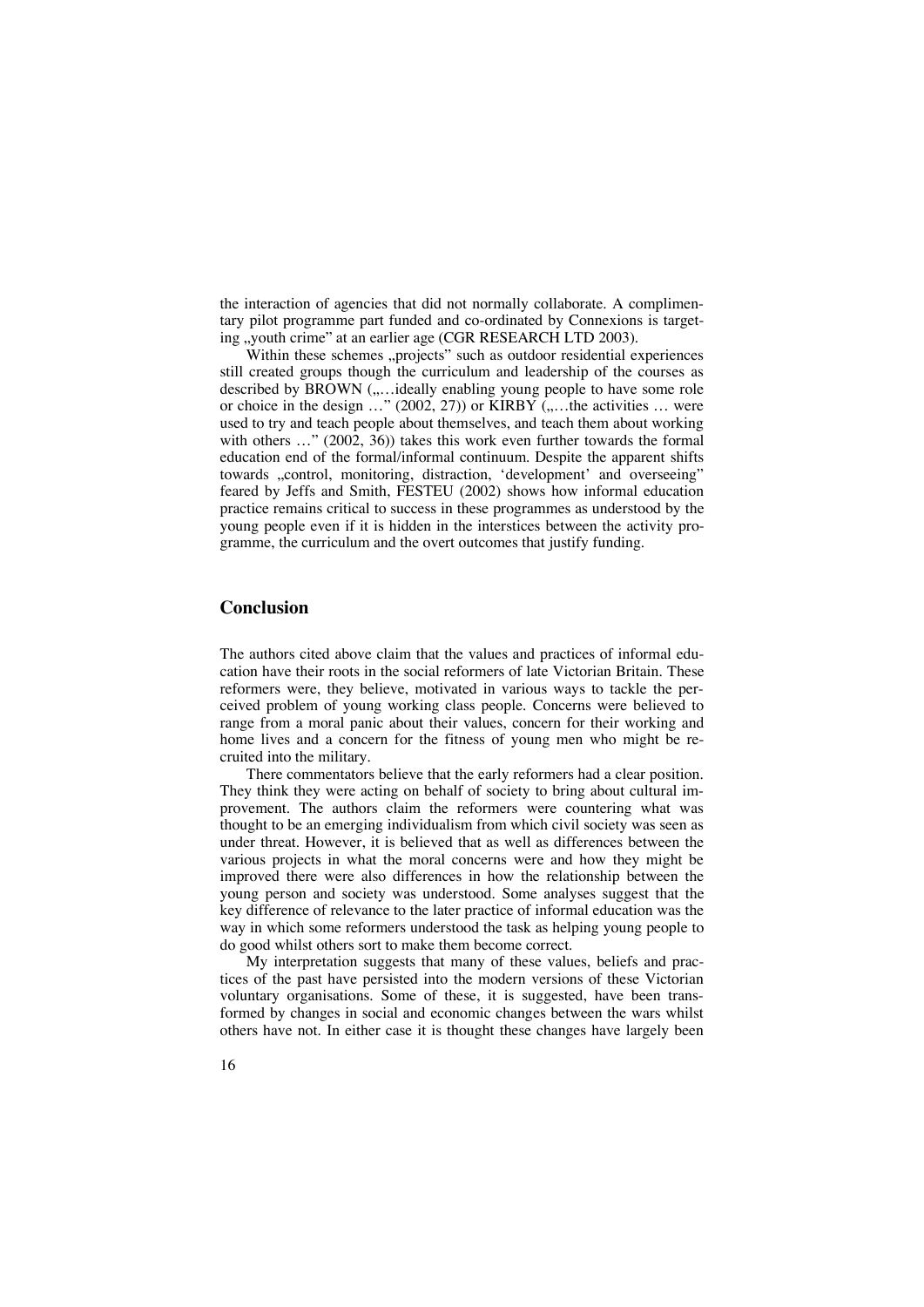uncritical.

It is considered that after the Second World War further changes transformed the values and practices of informal education. A post war vision to broaden horizons it is thought saw a shift away from doing good or being correct on behalf of others to one of realising potential on behalf of the self. It would seem individualism was no longer understood as a threat. In response to these trends character building became leadership. A resurgence of nationalism was also thought to have had a major influence.

Later still in the eighties it is claimed that moral panics concerning young people resumed. This it is believed led to a narrowing of the informal education curriculum by an increasingly dominant state influence. This it is said led to a focus on to employability and correct behaviour. The critics of current approaches to youth work claim that the core values and practices of informal education have been challenged and a sense of surveillance has crept in, a trend that was able to build on and transform the dormant Victorian values underpinning many outdoor education practices.

Outdoor education became one of several informal education strategies aimed at problematic youth. It is the only strategy mentioned specifically in European policy documents (as a solution to young male aggression) (IARD 2001). In this document the problems of young people are listed as unemployment, violence, disability, gender and race and it is claimed that they lead to social exclusion. Outdoor education has been variously constructed as liberation, diversion and suppression. Whilst young people are currently understood as exercising more agency in a longer and more complex transition to adulthood than ever before in recent times. Policy makers are expressing concern and making interventions in to the "problem" and "problems" of young people as they have always done.

## **Literature**

- ALLCOCK, D.: Development Training. A personal view, Leamington Spa 2002
- ALLISON, P.: Research from the Ground Up. Post Expedition Adjustment, Ambleside 2000

ALLISON, P.: Unpublished anuscript 2003

- ARNOLD-BROWN, A.: Unfolding Character, London 1962
- BADEN-POWELL, R. S. S.: Scouting for Boys. A Handbook for Instruction in Good Citizenship (rev. edn.), London 1909
- BROOKES, A.: Gilbert White Never Came This Far South. Naturalist knowledge and the limits of universalist environmenatal education, in: Canadian Journal of Environmental Education, Heft 7, 2002
- BROWN, H.: Summer Activities Initiative and the 2001 Pilots, in: Horizons, Heft 17, 2002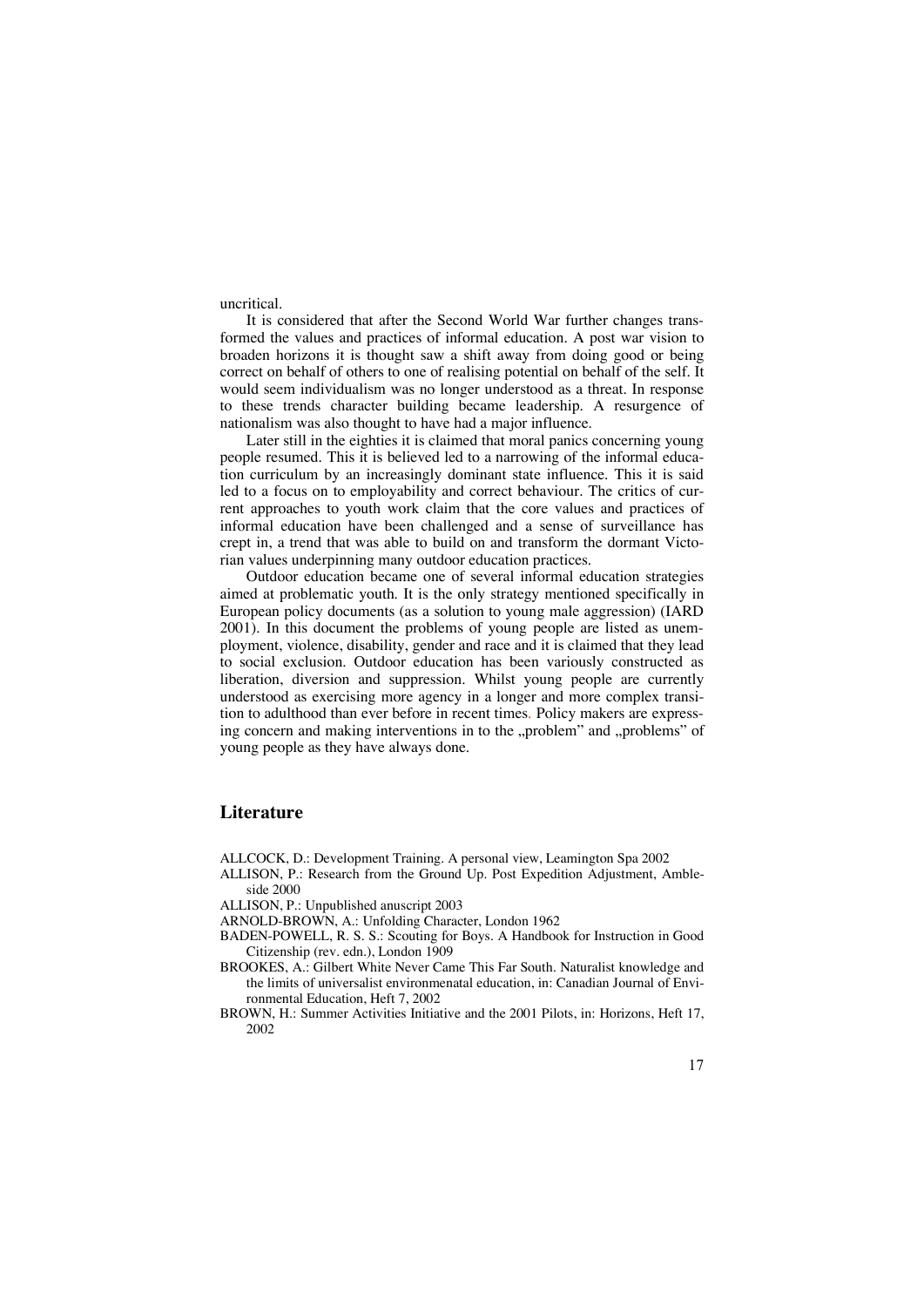- BROWN, H./HUMBERSTONE, B.: Researching Youth Transitions and Summer Activity Initiative. Problems and possibilities, in: Humberstone, B./Brown, H./Richards, K.: Whose Journeys? The Outdoors and Adventure as Social and Cultural Phenomena, Institute for Outdoor Learning 2003
- CGR RESEARCH LTD: DFES 2003
- COOK, L.: The 1994 Education Act and Outdoor Education. From policy to practice, in: History of Education, Heft 22, 1999
- CRANFIELD, I. (Hg.): Inspiring Achievement, Institute for Outdoor Learning, Penrith 2002
- DYBECK, M.: A Broad River, Ambleside 1996
- EVERARD, B.: The History of Development Training, Welwyn Garden City 1993
- FESTEU, D.: Facilitators' Challenges and Critical Success Factors in Working with SAI Groups, in: Horizons, Heft 18, 2002
- GRIFFIN, C.: Representations of the Young, in: Roche, J/Tucker, S.: Youth in Society, 1997, London
- GLYPTIS, S.: Countryside Recreation, Gateshead 1991
- HUIZINGA, J.: Homo Ludens, London 1970
- HUNT, J.: In Search of Adventure, Guildford 1989
- HUSKINS, J.: Quality Work with Young People. Developing social skills and diversion from risk, Bristol 1996
- IARD: Study on the State of Young People and Youth Policy in Europe, IARD, Milan 2001
- JEFFS, T./SMITH, M.: Individualisation and Youth Work, in: Youth and Policy, Heft 76, 2002
- JEFFS, T./SMITH, M. K.: Informal Education. Conversation, democracy and learning, Ticknall 1999
- KIRBY, L.: A Qualitative Investigation into the Summer Activities Initiative, in: Horizons, Heft 18, 2002
- LOYNES, C.: Development Training in the United Kingdom, in: Miles, J.C./Priest, S. (Hg.): Adventure Education, State College 1990
- LOYNES, C.: Adventure in a Bun, in: Journal of Adventure Education and Outdoor Learning, Heft 13, 1996
- LOYNES, C.: The Generative Paradigm, in: Journal of Adventure Education and Outdoor Learning, Heft 2, 2002
- LOYNES, C.: If you Want to Learn to Navigate Throw Away the Map, in: Ecoplus, Heft 4, 2004
- MACFARLANE, R.: Mountains of the Mind, London 2003
- MINISTRY OF RECONSTRUCTION: HMSO, London 1956
- NICOL, R.: Outdoor Education. Research Topic or Universal Value. Part One, in: Journal of Adventure Education and Outdoor Leadership, Heft 2, 2002
- OGILVIE, K./KEIGHLEY, P.: Towards a More Enlightened Approach to Good Practice and Safety in Outdoor Education, in: Journal of Adventure Education and Outdoor Leadership, Heft 4, 1987
- PAYNE, P.: On the Construction, Deconstruction and Reconstruction of Experience in "Critical" Outdoor Education, in: Australian Journal of Outdoor Education, Heft 6, 2002
- PETHICK, E.: "Working Girls" Clubs, in: Reason, W. (Hg.): University and Social Settlements, London 1898